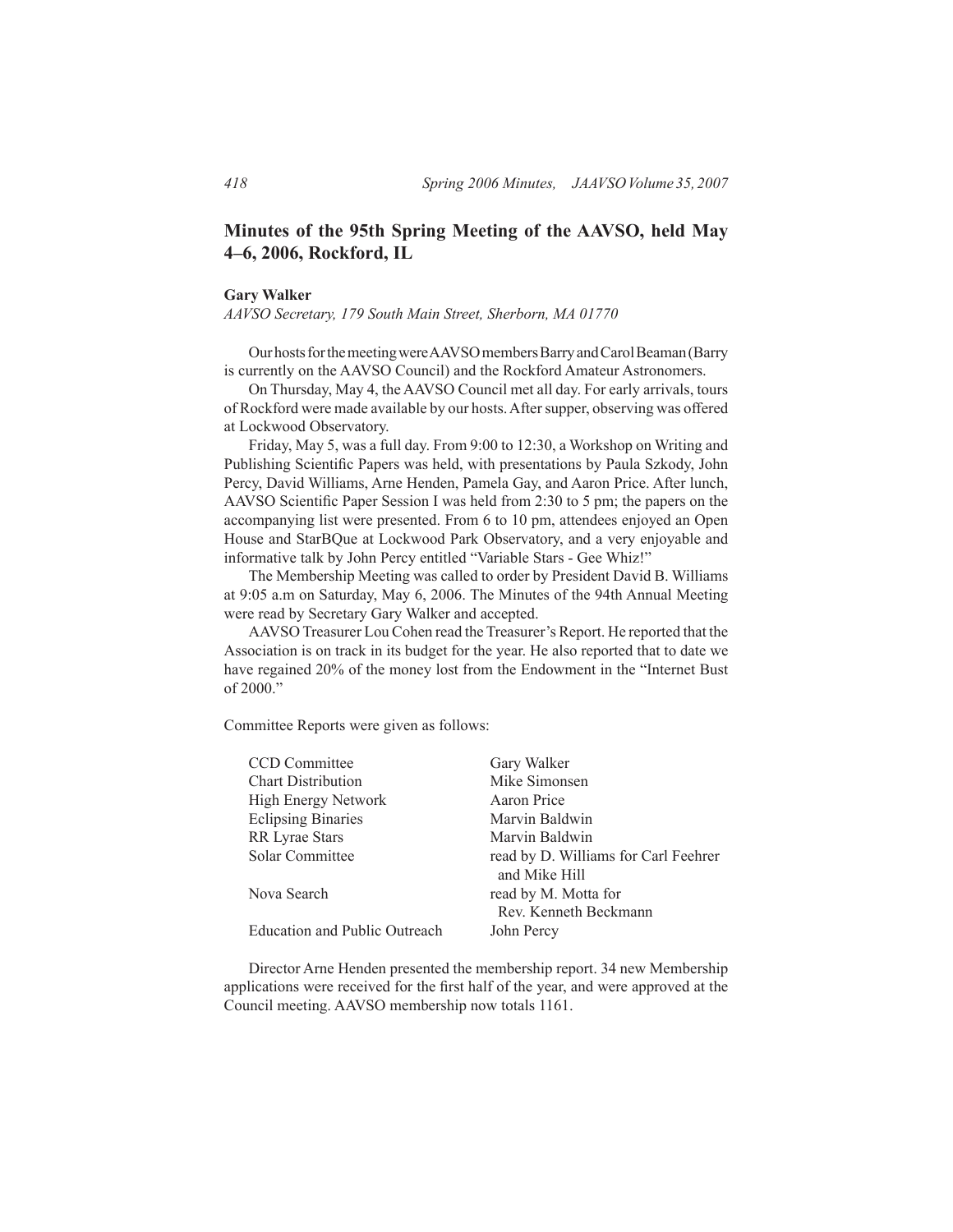The Director gave the Deceased Members and Friends Report. In the first six months of the year, longtime member William B. Whiddon, San Pedro, CA, died. At the time of his death, William was Chief Engineer on the James Webb Space Telescope.Hewasalsoaseriousphotographerofsolareclipsesandotherastronomical phenomena, and had traveled to Antarctica more than once for eclipse and meteorite work. Everyone stood and observed a moment of silence in memory of William.

 The Director then announced plans for future meetings: the 95th Annual Meeting: Newton, Mass, October 27 and 28, 2006; 96th Spring Meeting: a joint meeting with the Royal Astronomical Society of Canada and the Association of Lunar and Planetary Observers, Calgary, Alberta, Canada, June 29–July 1, 2007. Potential future meeting locations include: 96th Annual Meeting in Fall 2007 at Maria Mitchell Observatory on Nantucket; 97th Spring Meeting in Spring 2008 as a joint meeting with the British Astronomical Association in England; 100th Spring Meeting in 2011 in Boston as a joint with the American Astronomical Society. Gary Billings then gave detailed information the the Calgary meeting.

The Director gave his Semiannual Report [a POWERPOINT presentation is available on the AAVSO website via the link http://www.aavso.org/aavso/ meetings/spring06sched.shtml, click on AAVSO Membership Meeting]. Highlights included:

- 19,000 historical observations from Lennart Dahlmark added to the AAVSO International Database
- AAVSO International Database converted to MYSQL relational database (alpha version)
- AAVSO PEP database re-processed and partially merged into the AAVSO International Database
- Automated Chart Plotter, Variable Star Index, Blue & Gold section of website completed (beta versions)
- 891 requests for AAVSO data fulfilled
- DVD on Third High-Energy Astrophysics Workshop for Amateur Astronomers created and distributedAAVSO website accessincreased—1000 visitors/day, downloads of 1.3 million pages, 51,724 charts, 77,006 light curves
- AAVSO Education and Public Outreach Committee created
- Many AAVSO publications published
- New AAVSO Brochure for amateur events/general public created
- AAVSO Visual Observing Manual translated into Spanish, Greek, Japanese
- Several papers using AAVSO data submitted to professional journals
- Many observing campaigns initiated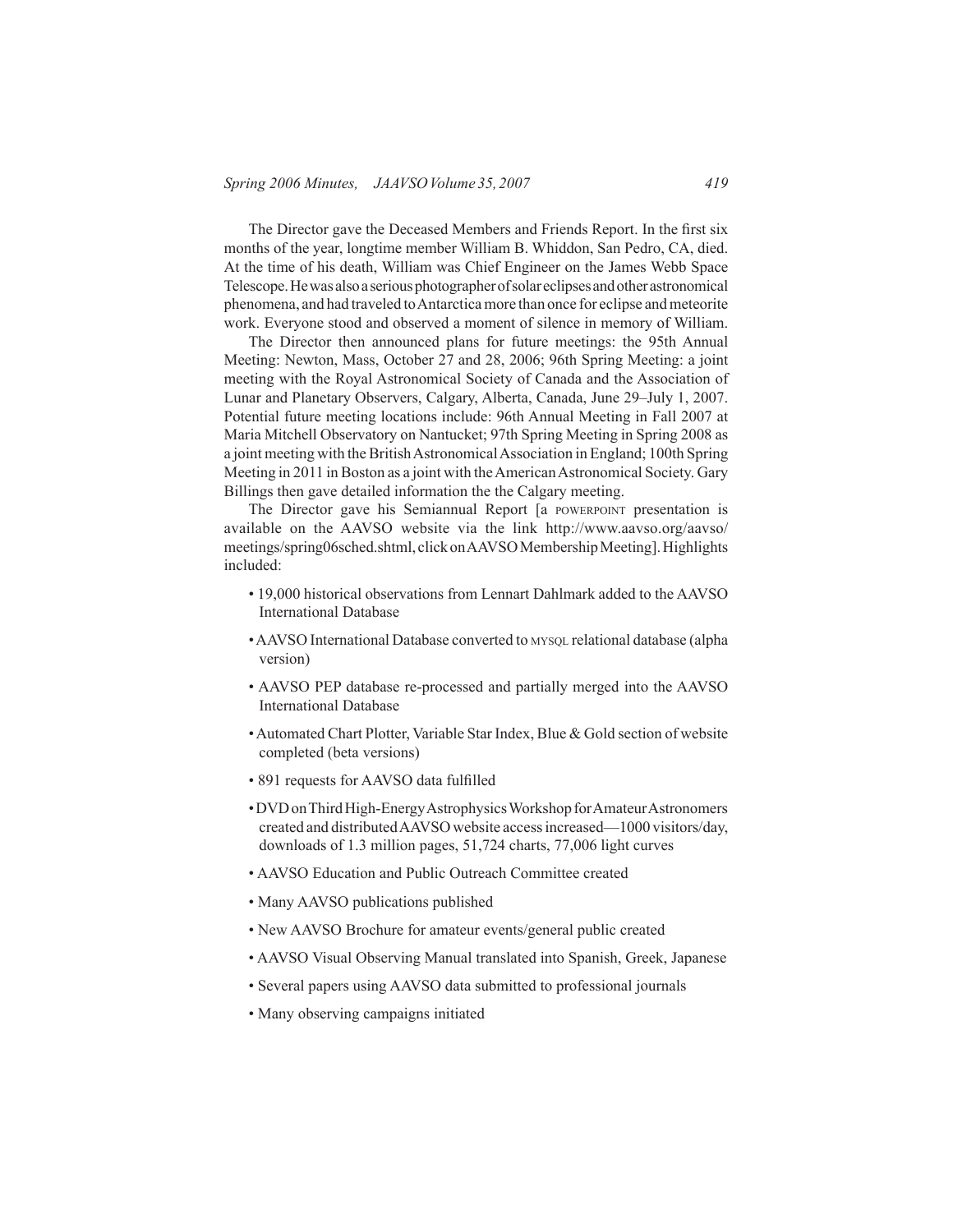- Progress made on robotic telescopes connected with AAVSO and research results described
- Arne attended meeting of the British Astronomical Association, Variable Star Section, in Northampton, England in November 2005

 AAVSO Observer Awards were announced for 30 observers who had reached various visual, CCD, and PEP observing milestones, and presented to observers Marvin Baldwin, Robert Hays, Vance Petriew, Richard Huziak, and Christopher Hesseltine, who were in attendance.

 President Williams adjourned the meeting at 11:32 am.

After lunch, AAVSO Scientific Paper Session II was held; papers on the accompanying list were presented.

After the paper session, attendees travelled by bus to the Burpee Natural History Museum for tours, a delicious closing banquet, and an after-banquet lecture by Karen Meech on "Observing a Lunar Impact". The evening was thoroughly enjoyed by everyone! President Williams then closed the meeting at about 10 pm, and everyone returned to the hotel for more conversation and some rest.

#### **Papers presented at the Scientific Paper Session on Friday, May 5, 2006**

| <b>Gary Billings</b>                                  | Period Changes of the Algol-type Eclipsing Binary<br>LS Persei                                                                               |
|-------------------------------------------------------|----------------------------------------------------------------------------------------------------------------------------------------------|
| Paula Szkody                                          | Using XMM and Optical Photometry to Figure out CVs                                                                                           |
| Matthew Beaky                                         | Detecting Extrasolar Planetary Transits Through<br>Photoelectric Photometry                                                                  |
| Pebble Richwine<br>James Bedient<br>Timothy F. Slater | Uncovering High School Students' Initial Understanding<br>and Beliefs about the Nature of Science Prior to<br><b>Studying Variable Stars</b> |
| Mario Motta                                           | Update on a New 32-inch Telescope                                                                                                            |
| Jerry Horne                                           | Automated Extraction of Photometric Data: A<br>demonstration project using MAXIMDL on CV images                                              |
| Karen Meech                                           | Observing a Lunar Impact                                                                                                                     |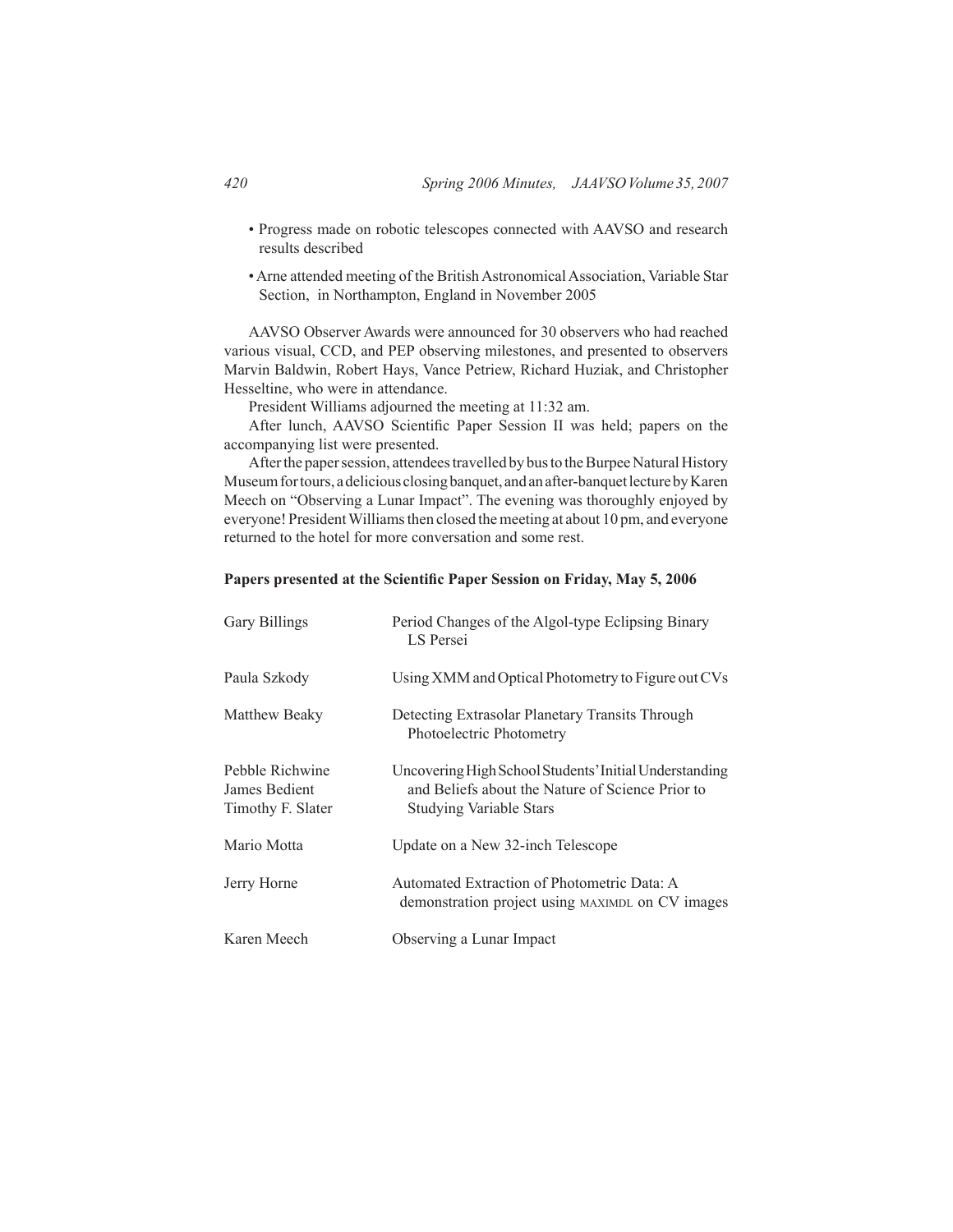## **Papers presented at the Scientific Paper Session on Saturday, May 6, 2006**

| Vance Petriew<br>Aaron Price       | The Comparison Star Database and the Automated<br><b>Chart Plotter</b> |
|------------------------------------|------------------------------------------------------------------------|
| Aaron Price                        | Preparing For the NGC 6811 AAVSO Deep and Wide<br>Field Campaign       |
| Aaron Price                        | SS Cyg Like You've Never Seen Her Before                               |
| John R. Percy<br>Rohan Palaniappan | Analysis of AAVSO Visual Observations of T Tauri<br><b>Stars</b>       |
| Christopher L. Watson              | The International Variable Star Index (VSX)                            |
| Walter MacDonald II                | A Dome on a Home: The Story of Winchester Observatory                  |

## **New Members Accepted at the Spring Meeting, May 4, 2006**

|    | Alton, Kevin, NJ            | S | Keller, Shaun, MA          |
|----|-----------------------------|---|----------------------------|
|    | Auclair, Raymond, Canada    |   | McCandless, Brian, MD      |
|    | Babbage, Craig M., KY       |   | McDaniel, Ronald E., TX    |
| S. | Bailey, Jim, Scotland       |   | Mikolajczyk, Dean B., IL   |
|    | Bialozynski, Jerry, AZ      |   | Moon, Terry, Australia     |
|    | Crook, Mick J., England     |   | Nedergaard, Stig, Denmark  |
|    | Eramia, Bob, WA             |   | Pedersen, Poul, OH         |
|    | Forsythe, Sean Robert, PA   |   | Prineas, Matthew L., MD    |
|    | Gomez, Tomas L., Spain      |   | Rios, Rick J., CA          |
|    | Gross, John, AZ             |   | Rippel, R. Charles, VA     |
|    | Haley, Tracy, RI            |   | Robnett, Allen V., TN      |
|    | Hardies, Mark, FL           |   | Rogers, V. Daniel, IN      |
| S  | Harlington, Caisey, England |   | Schumann, Andreas, Germany |
|    | Hecht, Peter, Germany       |   | Siliprandi, Paolo, Italy   |
|    | Seong, Jo Jae, South Korea  |   | Smith, Jerald A., CA       |
|    | Jaoui, Laura, CA            |   | Templeton, Matthew, MA     |

Whelan, David N., RI

**S** = sustaining membership

Keller, Elizabeth, MA

#### **Deceased Members, Observers, and Colleagues**

Whiddon, William B., CA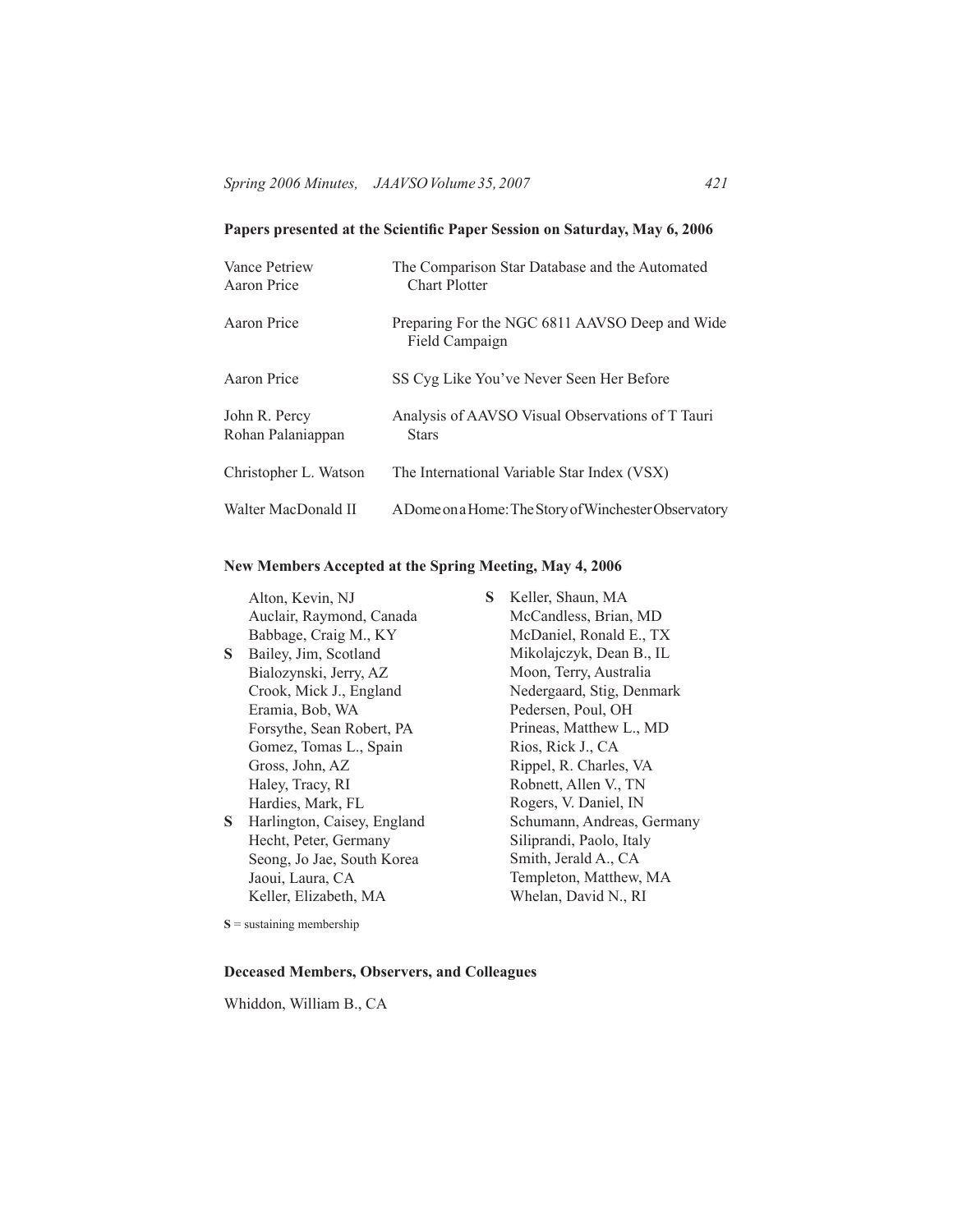### **AAVSO Observer Awards**

| Presented at the 95th Spring Meeting, Rockford, Illinois, May 6, 2006                                      |             |                   |            |            |
|------------------------------------------------------------------------------------------------------------|-------------|-------------------|------------|------------|
| Over 200,000 Observations (visual only)<br>Wayne M. Lowder                                                 | <b>USA</b>  | 1949-2005 209,439 |            |            |
| Over 150,000 Observations (new category, visual only)<br>John E. Bortle<br><b>USA</b><br>1963-2005 171,352 |             |                   |            |            |
| Marvin E. Baldwin                                                                                          | <b>USA</b>  | 1961-2004 175,481 |            |            |
| Edward G. Oravec                                                                                           | <b>USA</b>  | 1943-2003 170,552 |            |            |
| Thomas A. Cragg                                                                                            | Australia   | 1945-2005 151,735 |            |            |
| Over 100,000 Observations (visual only)                                                                    |             |                   |            |            |
| Albert F. Jones                                                                                            | New Zealand | 1960-2005 105,524 |            |            |
| Over 50,000 Observations (visual only)                                                                     |             |                   |            |            |
| Gunther Krisch                                                                                             | Germany     | 1969-2005         | 52,378     |            |
| Over 25,000 Observations (visual only)                                                                     |             |                   |            |            |
| Maciej Reszelski                                                                                           | Poland      | 2000-2005         | 39,751     |            |
| William Goff                                                                                               | <b>USA</b>  | 1981-2005         | 33,028     |            |
| Laurent Bichon                                                                                             | France      | 1986-2005         | 27,466     |            |
| Robert H. Hays, Jr.                                                                                        | USA.        | 1977-2005         | 25,428     |            |
| Over 10,000 Observations (visual only)                                                                     |             |                   |            |            |
| Stephen Kerr                                                                                               | Australia   | 2001-2005         | 17,833     |            |
| Andrzej Markiewicz                                                                                         | Poland      | 1999-2005         | 11,737     |            |
| Hiroshi Matsuyama                                                                                          | Japan       | 1978-2005         | 11,596     |            |
| Hartmut Bretschneider                                                                                      | Germany     | 1993-2005         | 10,087     |            |
| Over 50,000 Observations PEP/CCD Observations*                                                             |             |                   |            |            |
| Robert A. James                                                                                            | <b>USA</b>  | 1953-2005         | 71,432 CCD |            |
| Tonny Vanmunster                                                                                           | Belgium     | 1976-2005         | 62,317     | <b>CCD</b> |
| Vance Petriew                                                                                              | Canada      | 2001-2005         | 60,390     | <b>CCD</b> |
| Shawn W. Dvorak                                                                                            | <b>USA</b>  | 1981-2005         | 50,489     | <b>CCD</b> |
| Over 25,000 Observations PEP/CCD Observations*                                                             |             |                   |            |            |
| Neil D. Butterworth                                                                                        | Australia   | 2002-2005         | 41,358     | <b>CCD</b> |
| Richard J. Huziak                                                                                          | Canada      | 1980-2005         | 37,162     | <b>CCD</b> |
| Peter Nelson                                                                                               | Australia   | 1990-2005         | 28,830 CCD |            |
| Donn Ray Starkey                                                                                           | <b>USA</b>  | 2001-2005         | 25,833     | <b>CCD</b> |
| Over 10,000 PEP/CCD Observations*                                                                          |             |                   |            |            |
| <b>Richard Miles</b>                                                                                       | England     | 2004-2005         | 17,975     | <b>CCD</b> |
| David Boyd                                                                                                 | England     | 2003-2005         | 14,539     | <b>CCD</b> |
|                                                                                                            |             |                   |            |            |

*continued on next page*